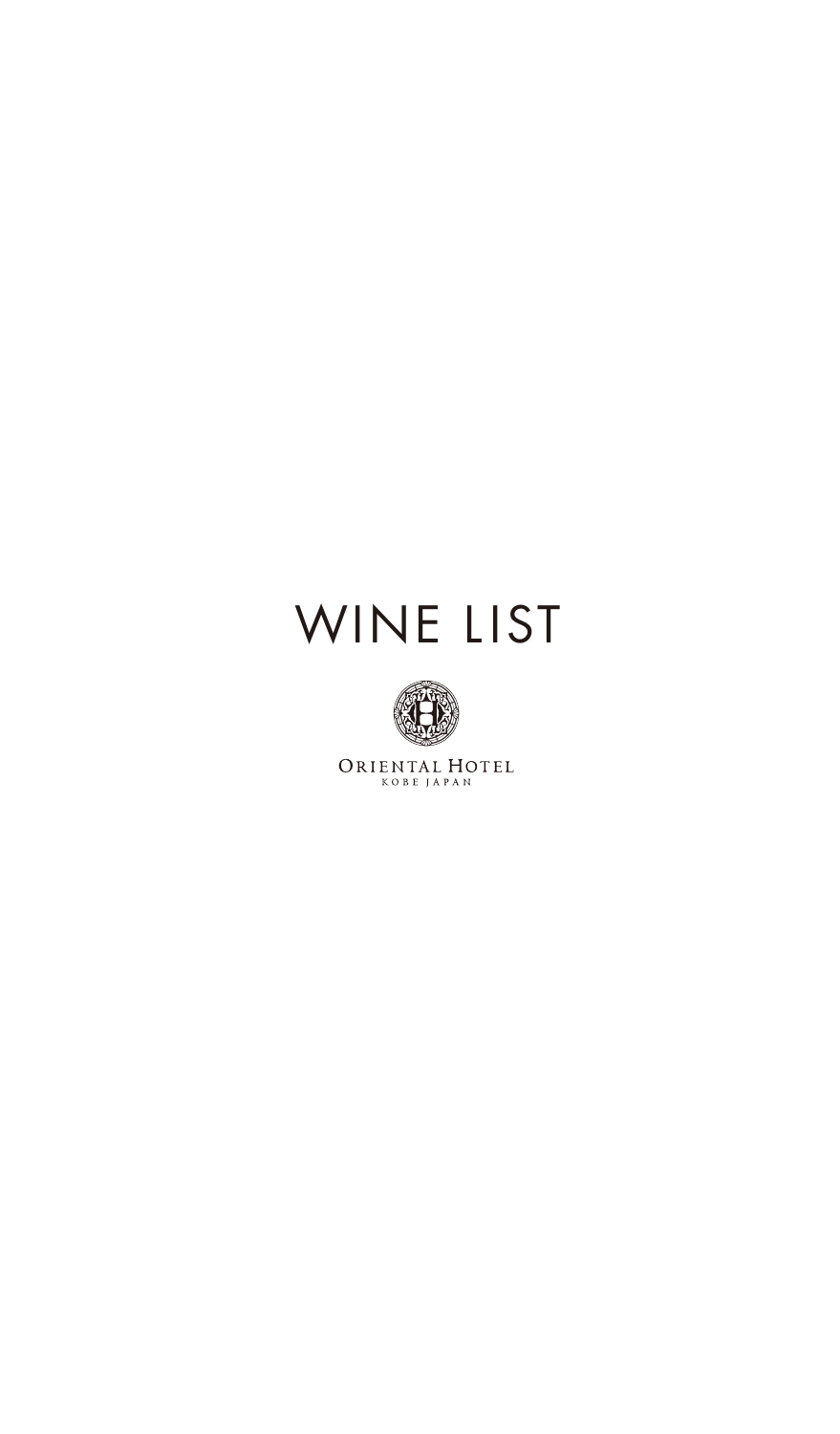#### BUBBLES

| Astoria Casa / Italy / Glera<br>アストリア カーサ                                                                                            | 5000  |
|--------------------------------------------------------------------------------------------------------------------------------------|-------|
| Sumarroca Cava Brut Reserva / Spain / Macabeo, Parellada, Xarello<br>スマロッカ カヴァ ブリュット レゼルバ                                            | 6000  |
| Takahata Wine Yoshi Sparkling Chardonnay / 山形 / Chardonnay<br>高畠 ワイン 嘉 スパークリング シャルドネ                                                 | 6500  |
| Mondois Brut Origine / Champagne / Pinot Noir, Pinot Meunier, Chardonnay<br>マンドゥワ ブリュット オリジン                                         | 10000 |
| Ca' Del Bosco Franciacorta Brut Cuvee Prestige / Italy / Chardonnay, Pinot Bianco, Pinot Nero<br>カ デル ボスコ フランチャコルタ キュヴェ プレステージ 11000 |       |
| Laurent Perrier La Cuvee / Pinot Noir, Pinot Meunier, Chardonnay<br>ローラン ペリエ ラ キュベ                                                   | 12000 |
| Moet et Chandon Brut Imperial / Champagne / Pinot Noir, Pinot Meunier, Chardonnay<br>モエ エ シャンドン ブリュット アンペリアル                         | 13000 |
| Veuve Clicquot Ponsardin Yellow Label / Champagne / Pinot Noir, Chardonnay, Pinot Meunier<br>ヴーヴ クリコ ポンサルダン イエローラベル                  | 15000 |
| Moet et Chandon Rose Inperial / Champagne / Pinot Noir, Pinot Meunier, Chardonnay<br>モエ エ シャンドン ロゼ アンペリアル                            | 16000 |
| Delamotte Blanc de Blancs / Champagne / Chardonnay<br>ドゥラモット ブラン ド ブラン                                                               | 18000 |
| Jaquesson Cuvee 744 / Champagne / Pinot Noir, Pinot Meunier, Chardonnay<br>ジャクソン キュヴェ744                                             | 20000 |
| Taittinger Prelude Grands Crus / Champagne / Pinot Noir, Chardonnay<br>テタンジェ プレリュード グラン クリュ                                          | 20000 |
| Kenzo Estate Sei / Sauvignon Blanc, Semillom<br><b>ケンゾー エステイト 清</b>                                                                  | 25000 |
| Perrier Jouet Belle Epoque / Champagne / Pinot Noir, Chardonnay<br>ペリエ ジュエ ベル エポック                                                   | 43000 |
| Dom Perignon / Champagne / Pinot Noir, Pinot Meunier, Chardonnay<br>ドン ペリニヨン                                                         | 43000 |
| Krug Grande Cuvee / Champagne / Secret<br>クリュッグ グランド キュベ                                                                             | 52000 |
| Dom Perignon Rose / Champagne / Pinot Noir, Pinot Meunier, Chardonnay<br>ドン ペリニヨン ロゼ                                                 | 75000 |

表示価格 ( 税込 ) に別途 10% のサービス料を頂戴いたします。 All price include tax and are subject to a 10% service charge.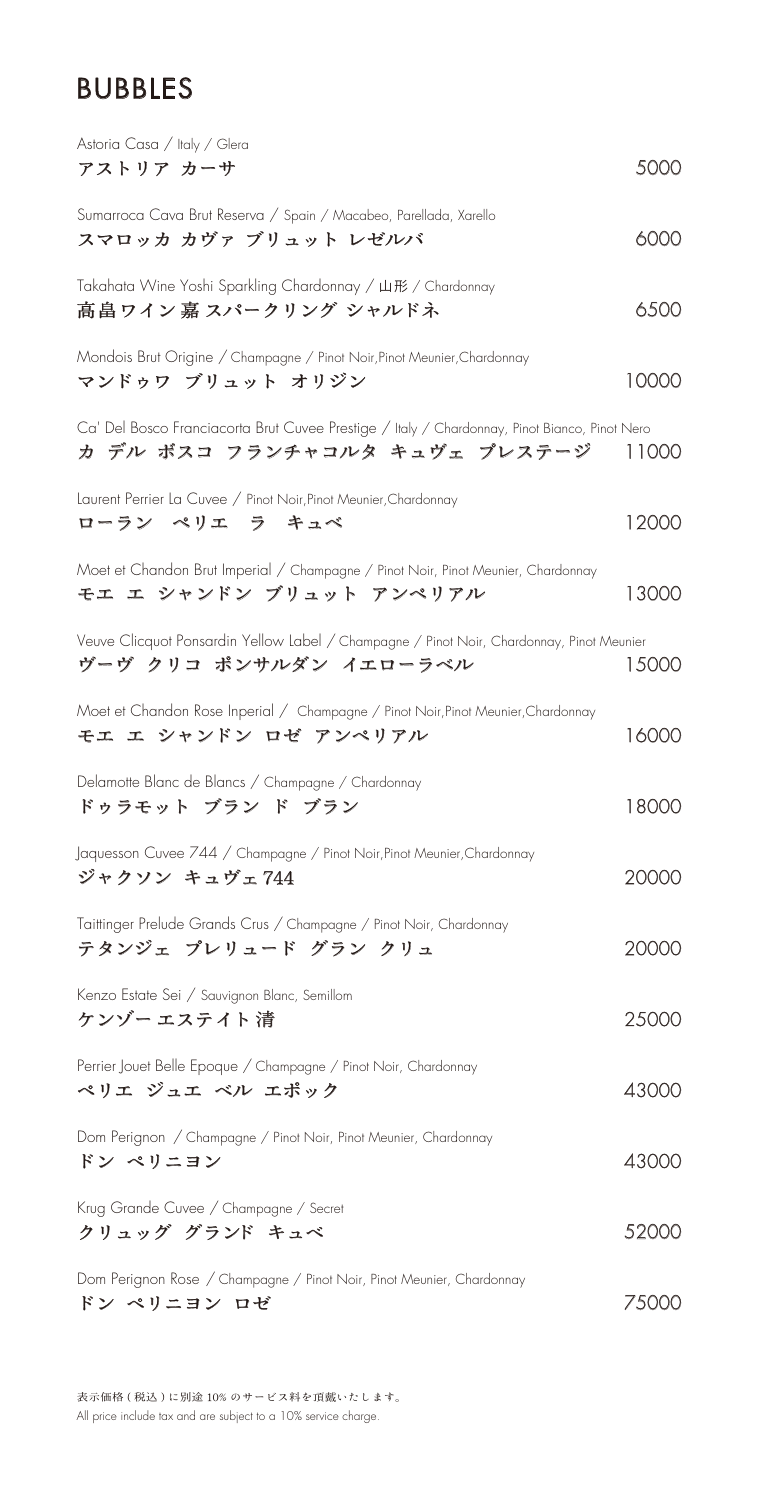# WHITE / ITALY

| Astoria Estro / Veneto / Chardonnay                                                        |       |
|--------------------------------------------------------------------------------------------|-------|
| アストリア エストロ                                                                                 | 4500  |
| Soave Classico Runcaris Fattori / Veneto / Garganega<br>ソアーヴェ クラシコ ルンカリス ファットリ             | 5500  |
| Sansilvestro Gavi / Piemonte / Cortese<br>サンシルヴェストロ ガヴィ                                    | 6500  |
| Falchini Vernaccia di San Gimignano / Toscana / Vernaccia<br>ファルキーニ ヴェルナッチャ ディ サン ジミニャーノ   | 7000  |
| Corte Moschina"Granetto"Pinot Grigio / Veneto / Pinot Grigio<br>コルテ モスキーナ "グラネット" ピノ グリージョ | 7000  |
| Garofoli "Serra Fiorese" / Marche / Verdicchio<br>ガロフォリ "セッラ フィオレーゼ"                       | 8500  |
| Antinori Cervaro Della Sala / Umbria / Chardonnay<br>アンティノリ チェルヴァロ デラ サラ                   | 15000 |
| Gaja Rossj-Bass / Piemonte / Chardonnay<br>ガイヤ ロッシバス                                       | 18000 |
|                                                                                            |       |

#### WHITE / FRANCE

ボノー デュ マルトレイ コルトンシャルルマーニュ '09

#### WHITE / OTHER

| Touraine Sauvignon Blanc / Loire / Sauvignon Blanc<br>トゥーレーヌ ソーヴィニヨン ブラン                                | 5500  |
|---------------------------------------------------------------------------------------------------------|-------|
| Pays d'Oc Chardonnay Cuvee de Brieu / Languedoc & Roussillon / Chardonnay<br>ペイドック シャルドネ キュヴェ ド ブリュー    | 6000  |
| Hugel Gewurztraminer / Alsace / Gewurztraminer<br>ヒューゲル ゲヴュルツトラミネール                                     | 8000  |
| Albert Bichot Bourgogne Chardonnay / Bourgogne / Chardonnay<br>アルベール ビショー ブルゴーニュ シャルドネ                  | 8500  |
| La Chablisienne Chablis La Pierrelee / Bourgogne / Chardonnay<br>ラ シャブリジェンヌ シャブリ ラ ピエレレ                 | 8500  |
| Pouilly Fuisse Chateau Fuisse Tete de Cru / Bourgogne / Chardonnay<br>プイィ フュイッセ シャトー フュイッセ テート ド クリュ    | 12000 |
| Chablis Grand Cru Les Clos Christian Moreau / Bourgogne / Chardonnay<br>シャブリ グラン クリュ レ クロ クリスチャン モロー'19 | 18000 |
| Olivier Leflaive Puligny Montrachet / Bourgogne / Chardonnay<br>オリヴィエ ルフレーヴ ピュリニー モンラッシェ                | 25000 |

Bonneau du Marlray Corton-Charlemagne / Bourgogne / Chardonnay

55000

| G.A.Schmitt No.11 Riesling / Rheinhessen / Riesling<br>グスタフ アドルフ シュミット ナンバー11 リースリング | 60 Y Y Y |
|--------------------------------------------------------------------------------------|----------|
| Katherine Hills Chardonnay / Australia / Chardonnay<br>キャサリンヒルズ シャルドネ                | 6500     |
| Ranch 32 / California / Chardonnay<br>ランチ 32 シャルドネ                                   | Z(X)     |
| Flying Sheep Sauvignon Blanc / New Zealand / Sauvignon Blanc<br>フライングシープ ソーヴィニヨン ブラン | 8000     |
| Bread & Butter Chardonnay / California / Chardonnay<br>ブレッド&バター シャルドネ                |          |
| Chateau Montelena Chardonnay / California / Chardonnay<br>シャトー モンテレーナ シャルドネ          |          |

20000

#### ROSE

マトゥア リージョナル ピノ ノワール ロゼ 6500 Matua Regional Pinot Noir Rose / New Zealand / Pinot Noir

ゆい Yui / Napa Valley / Merlot, Cabernet Fran

表示価格 ( 税込 ) に別途 10% のサービス料を頂戴いたします。 All price include tax and are subject to a 10% service charge.